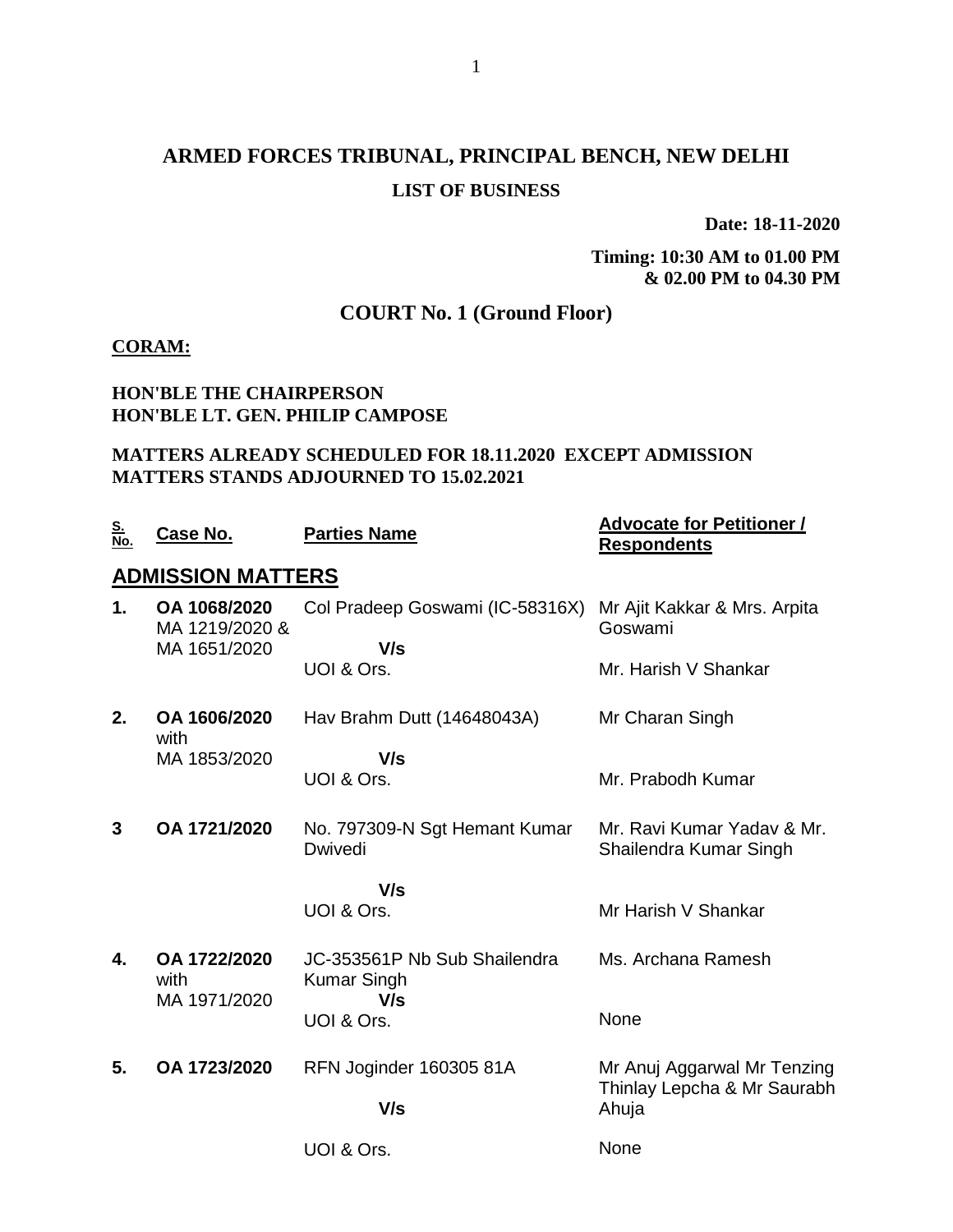| 6.  | OA 1724/2020<br>with                 | GP Capt Srihari Krishna Kaushik<br>(24472)            | Mr Baljeet Singh & Ms<br>Deepika Sheoran |
|-----|--------------------------------------|-------------------------------------------------------|------------------------------------------|
|     | MA 1972/2020                         | V/s<br>UOI & Ors.                                     | Mr V S Tomar                             |
| 7.  | OA 1734/2020<br>with<br>MA 1980/2020 | IC-49528F Col Yashpal Singh Negi<br>(Retd.)           | Mr. Virender Singh Kadian                |
|     |                                      | V/s<br>UOI & Ors.                                     | None                                     |
| 8.  | OA 1739/2020                         | Sub (JE NE) Kishun Singh (Retd) (JC<br>378294K)       | Mr SS Pandey & Associates                |
|     |                                      | V/s<br>UOI & Ors.                                     | None                                     |
|     |                                      |                                                       |                                          |
| 9.  | OA (Appeal)<br>1752/2020             | Ex Cfn Kaushlendra Singh<br>(No14651730 F)            | Mr Ajit Kakkar & Alpana Yadav            |
|     |                                      | V/s<br>UOI & Ors.                                     | None                                     |
|     |                                      |                                                       |                                          |
| 10. | OA (Appeal)<br>1753/2020             | IC 62591 P Lt Col Vijay Chowdhary                     | Mr PDP Deo & Naveen Deo                  |
|     |                                      | V/s<br>UOI & Ors.                                     | None                                     |
| 11. | OA 1754/2020<br>with<br>MA 2001/2020 | Brig Sanjay Khanna (Retired) (IC-<br>44403A)          | Mr KR Verma                              |
|     |                                      | V/s<br>UOI & Ors.                                     | None                                     |
| 12. | OA 1757/2020                         | JC 299457 L Sub (TIFC) Tulashi<br><b>Charan Ghosh</b> | Mr S S Pandey & Associates               |
|     |                                      | V/s                                                   |                                          |
|     |                                      | UOI & Ors.                                            | None                                     |
| 13. | OA 1758/2020                         | Hav Sanjit Kumar (Retd) (No<br>4275533)               | Mr Manoj Kr Gupta                        |
|     |                                      | V/s<br>UOI & Ors.                                     | None                                     |
| 14. | OA 1759/2020                         | Ex WO Ajay Kumar (728602 F)                           | Mr Virender Singh Kadian                 |
|     |                                      | V/s<br>UOI & Ors.                                     | None                                     |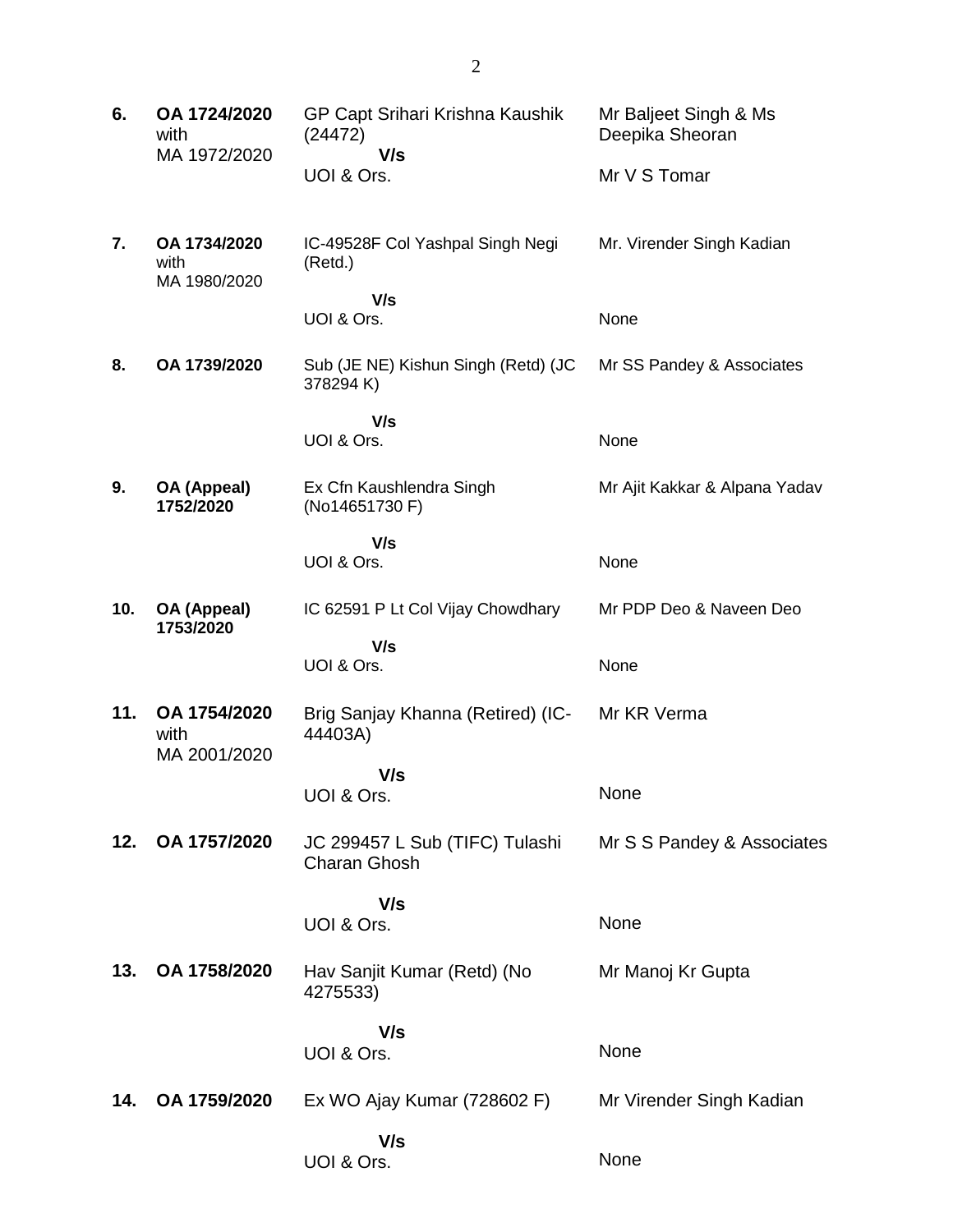**15. OA 1760/2020** with MA 2018/2020 JWO G Mukhopadhyay (Retd) (No 691875)  **V/s** UOI & Ors. Mr Manoj Kr Gupta None **16. OA 1761/2020** with MA 2019/2020 Gnr Kidar Singh (Retd) (No 1241557)  **V/s** UOI & Ors. Mr Manoj Kr Gupta None **17. OA 1762/2020** Brig Ajay Gangwar (IC-47626H)  **V/s** UOI & Ors. Mr S S Pandey & Associates **None 18. OA 1765/2020** with MA 2027/2020 Col Sudeepkumar D Mehta (Retd) ( Mr KR Verma IC- 44142X)  **V/s** UOI & Ors. None **19. OA 1766/2020** JC-811619H Sub/Hony Lt Ranbir Singh Retd  **V/s** UOI & Ors. Mr Virender Singh Kadian None **MA (OTHERS) 20. MA 1987/2020** in MA 997/2020 OA 874/2020 Ex Lt Cdr Raghav Sharma  **V/s** UOI & Ors Mr. S S Pandey Gp Capt Karan Singh Bhati, Sr CGSC **21. MA 2020/2020** in OA 1296/2018 IC-49695-X Col Atul Dimri  **V/s** UOI & Ors Mr Rajendra Kumar Gp Capt Karan Singh Bhati, Sr CGSC **22. MA 2024/2020** in OA 1148/2019 Hav/Clk Satyen (10315793-F)  **V/s** UOI & Ors. Ms. Archana Ramesh Mr. Rajesh Kumar Das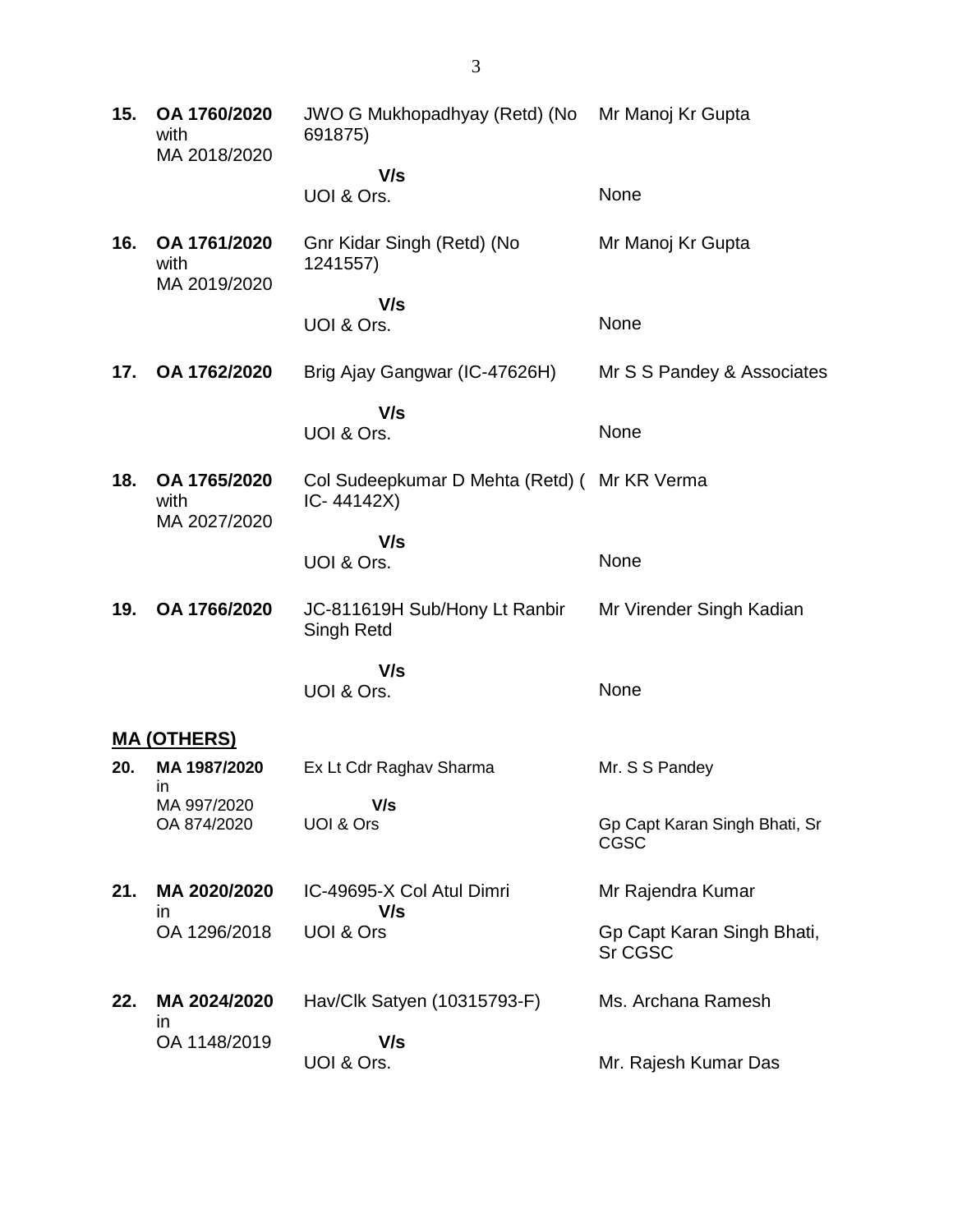# **PLEADINGS NOT COMPLETE**

| 23. | OA 1620/2019<br>with<br>MA 1671/2019 | Sep/DSC Nirmal Kumar (No<br>9421142 M)           | Mr Manoj Kr Gupta                                                                       |
|-----|--------------------------------------|--------------------------------------------------|-----------------------------------------------------------------------------------------|
|     |                                      | V/s                                              |                                                                                         |
|     |                                      | UOI & Ors.                                       | Mr. Prabodh Kumar                                                                       |
| 24. | OA 2334/2019                         | No 14391047L Nk/DSC Amin<br>Chand<br>V/s         | Mr US Maurya                                                                            |
|     |                                      | UOI & Ors.                                       | Mr Ashok Chaitanya                                                                      |
| 25. | OA 2367/2019                         | MR-05185W Brig GC Satapathy<br><b>VSM</b><br>V/s | Mr Indra Sen Singh/Abhishek<br>Singh                                                    |
|     |                                      | UOI & Ors.                                       | Mr Harish V Shankar for R 1-<br>4, None for R-5, Dr Vijendra<br>Singh Mahndiyan for R-6 |

# **For Final Hearing**

| 26. | OA 276/2011                                                  | Brig. P.S. Gill                                       | Mr. K Ramesh                                 |
|-----|--------------------------------------------------------------|-------------------------------------------------------|----------------------------------------------|
|     |                                                              | V/s<br>UOI & Ors.                                     | Mr. Anil Gautam                              |
| 27. | OA 1270/2017                                                 | Ex Sepoy Ashok Kumar<br>V/s                           | Mr Angsuman Ojha & Mr<br><b>Rohit Pratap</b> |
|     |                                                              | UOI & Ors.                                            | Dr Vijendra Singh Mahndiyan                  |
| 28. | OA 39/2018                                                   | Cdr Srimali Venkiteela (04659-N)<br>V/s               | Mr. Angsuman Ojha & Rohit<br>Pratap          |
|     |                                                              | UOI & Ors.                                            | Mr. JS Yadav                                 |
| 29. | OA 1078/2018<br>(TA 6/2013 (RB                               | Lt Col Ravinder Singh (IC-52354 X) Ms. Archana Ramesh |                                              |
|     | Kolkata)                                                     | V/s<br>UOI & Ors.                                     | Ms Jyotsana Kaushik                          |
| 30. | OA (Appeal)<br>1245/2020<br>with                             | JC-691432X Ex Sub Maj Jagmal<br>Singh                 | Mr. Rajiv Manglik                            |
|     | MA 1435/2020 &<br>1436/2020<br>(OA 74/2013)<br>(RB, Kolkata) | V/s<br>UOI & Ors.                                     | Mr. Satya Ranjan Swain                       |